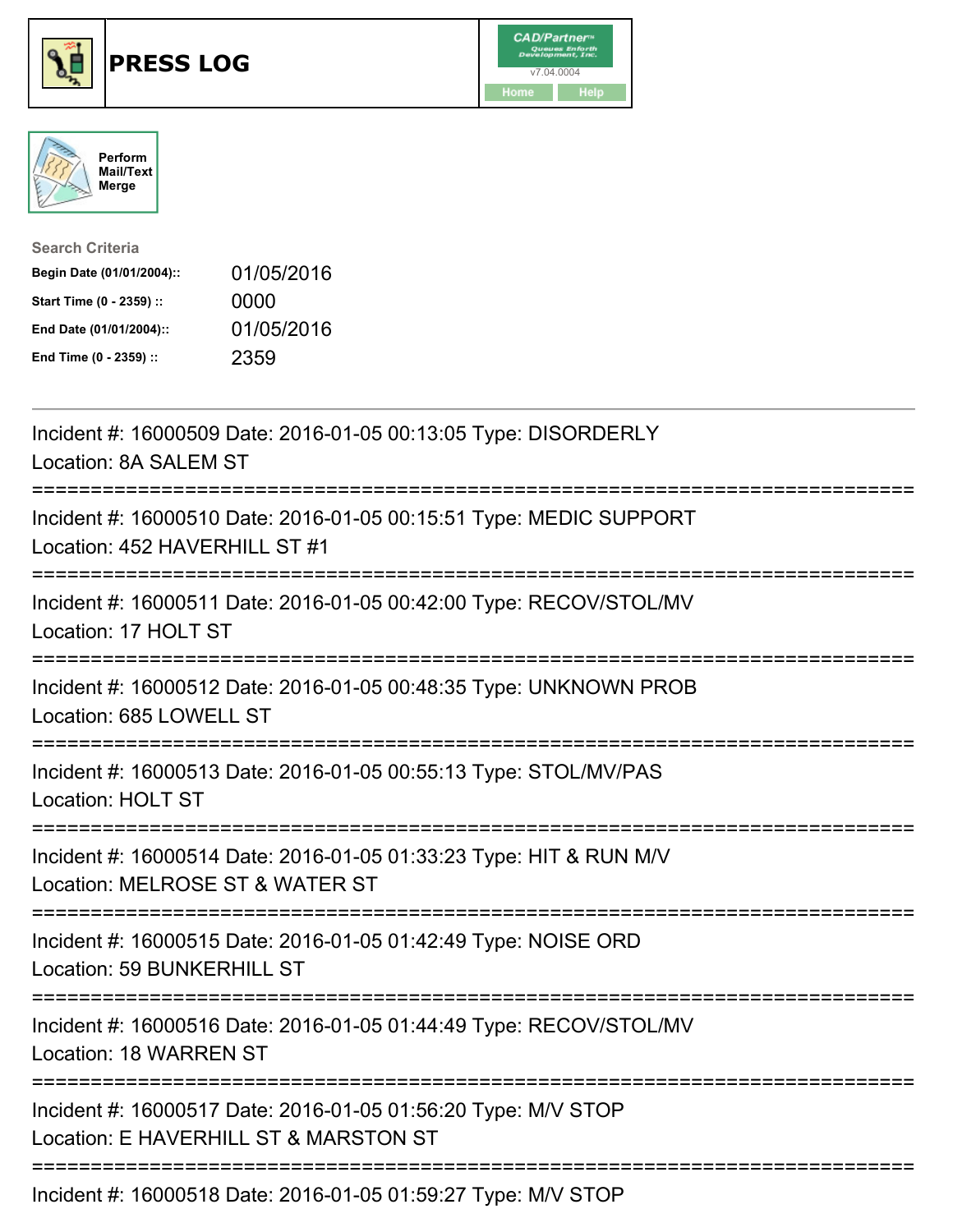| Location: CANAL ST & FRANKLIN ST                                                                                               |
|--------------------------------------------------------------------------------------------------------------------------------|
| Incident #: 16000519 Date: 2016-01-05 02:00:49 Type: M/V STOP<br>Location: 59 BUNKERHILL ST                                    |
| Incident #: 16000520 Date: 2016-01-05 02:01:55 Type: M/V STOP<br>Location: CANAL ST & UNION ST                                 |
| Incident #: 16000521 Date: 2016-01-05 02:02:41 Type: M/V STOP<br>Location: BENNINGTON ST & ERVING AV                           |
| Incident #: 16000522 Date: 2016-01-05 02:03:58 Type: M/V STOP<br>Location: BROADWAY & COMMON ST                                |
| Incident #: 16000523 Date: 2016-01-05 02:05:31 Type: M/V STOP<br>Location: HAMPSHIRE ST & VALLEY ST<br>:====================== |
| Incident #: 16000524 Date: 2016-01-05 02:06:17 Type: AUTO ACC/NO PI<br>Location: CANAL ST & UNION ST                           |
| Incident #: 16000525 Date: 2016-01-05 02:08:48 Type: M/V STOP<br>Location: MERRIMACK ST & PARKER ST                            |
| Incident #: 16000526 Date: 2016-01-05 02:13:12 Type: M/V STOP<br>Location: BROADWAY & WHITMAN ST                               |
| Incident #: 16000527 Date: 2016-01-05 02:16:52 Type: M/V STOP<br>Location: FRANKLIN ST & LOWELL ST                             |
| Incident #: 16000528 Date: 2016-01-05 02:21:24 Type: M/V STOP<br>Location: 224 WINTHROP AV                                     |
| =================<br>Incident #: 16000529 Date: 2016-01-05 02:22:08 Type: M/V STOP<br>Location: ANDOVER ST & PARKER ST         |
| Incident #: 16000530 Date: 2016-01-05 02:26:32 Type: M/V STOP<br>Location: MIDDLEBURY ST & SMITH ST                            |
| Incident #: 16000531 Date: 2016-01-05 02:30:08 Type: CK WELL BEING<br><b>Location: CENTRAL BRIDGE</b>                          |
| Incident #: 16000532 Date: 2016-01-05 02:43:57 Type: M/V STOP                                                                  |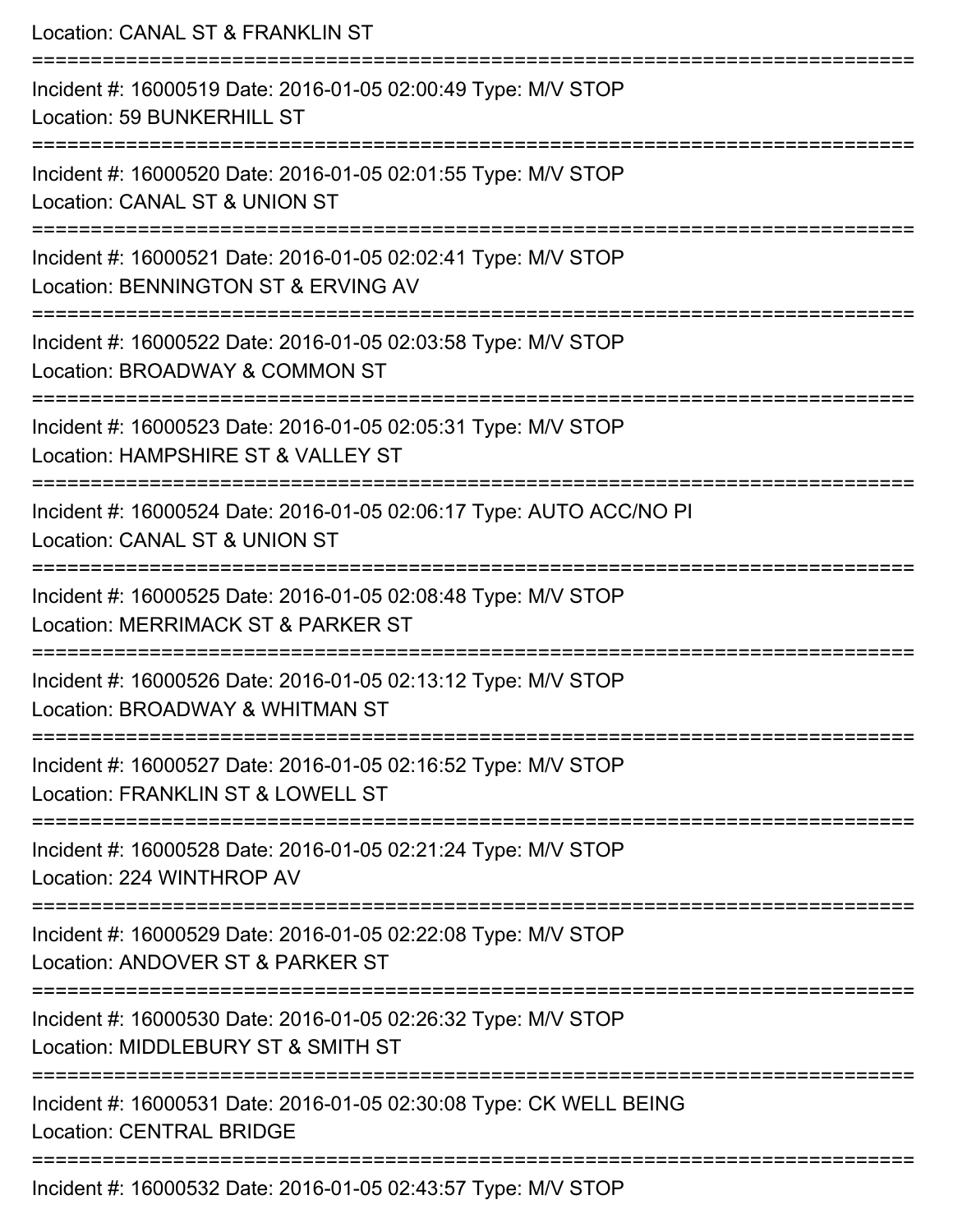| Incident #: 16000533 Date: 2016-01-05 02:46:04 Type: M/V STOP<br>Location: BROADWAY & HAVERHILL ST                  |
|---------------------------------------------------------------------------------------------------------------------|
| Incident #: 16000534 Date: 2016-01-05 02:47:54 Type: M/V STOP<br>Location: AVON ST & JACKSON ST                     |
| Incident #: 16000535 Date: 2016-01-05 03:46:02 Type: CK WELL BEING<br>Location: 368 S UNION ST #1                   |
| Incident #: 16000536 Date: 2016-01-05 03:56:07 Type: ALARMS<br>Location: 327 HAVERHILL ST                           |
| Incident #: 16000537 Date: 2016-01-05 04:22:47 Type: M/V STOP<br>Location: ANDOVER ST & STATE ST                    |
| Incident #: 16000538 Date: 2016-01-05 04:27:17 Type: M/V STOP<br><b>Location: FALLS BRIDGE</b>                      |
| Incident #: 16000539 Date: 2016-01-05 04:42:45 Type: VIO CITY ORD<br><b>Location: FLORENCE AV</b>                   |
| Incident #: 16000540 Date: 2016-01-05 05:38:12 Type: ALARMS<br>Location: FLEAT MARKET / 468 N CANAL ST              |
| Incident #: 16000541 Date: 2016-01-05 05:40:34 Type: ALARMS<br>Location: ARAMARK UNIFORM CORPORATION / 110 GLENN ST |
| Incident #: 16000542 Date: 2016-01-05 05:51:40 Type: ALARMS<br>Location: SUPERIOR CLEANERS / 37 ESSEX ST            |
| Incident #: 16000543 Date: 2016-01-05 06:49:37 Type: ALARMS<br>Location: ALCANTARA MARIA / 530 BROADWAY             |
| Incident #: 16000544 Date: 2016-01-05 06:56:58 Type: M/V STOP<br>Location: FERRY & ALLSTON                          |
| Incident #: 16000545 Date: 2016-01-05 07:07:49 Type: M/V STOP<br>Location: BENNINGTON ST & MYRTLE ST                |
| Incident #: 16000546 Date: 2016-01-05 08:17:54 Type: M/V STOP                                                       |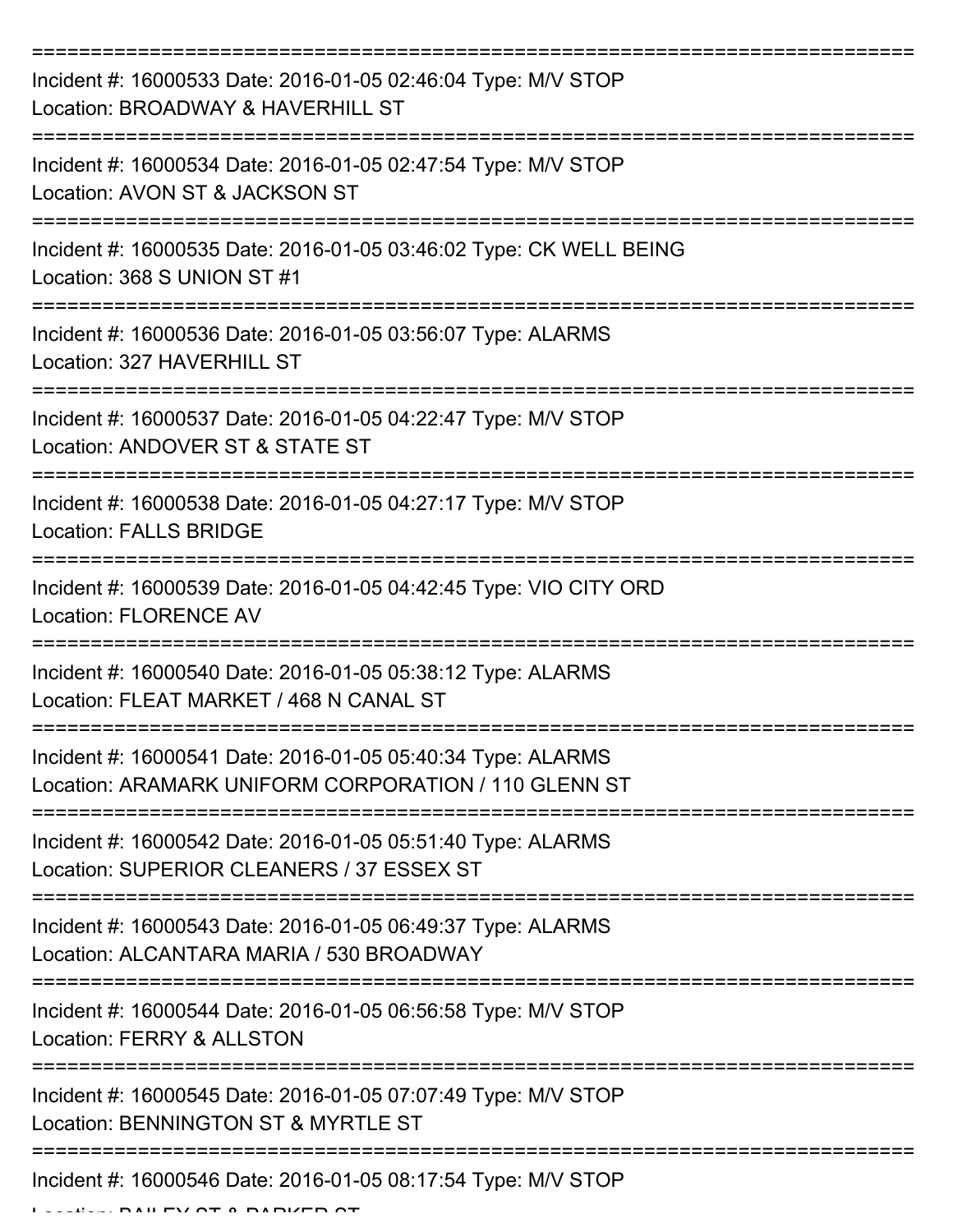| Incident #: 16000547 Date: 2016-01-05 08:23:50 Type: M/V STOP<br><b>Location: CENTRAL BRIDGE</b>                    |
|---------------------------------------------------------------------------------------------------------------------|
| Incident #: 16000548 Date: 2016-01-05 08:44:07 Type: AUTO ACC/NO PI<br>Location: 505 S BROADWAY                     |
| Incident #: 16000549 Date: 2016-01-05 08:56:13 Type: AUTO ACC/PED<br>Location: 1 GENERAL ST                         |
| Incident #: 16000550 Date: 2016-01-05 09:20:09 Type: CK WELL BEING<br>Location: 220 MERRIMACK ST                    |
| Incident #: 16000551 Date: 2016-01-05 09:45:59 Type: WARRANT SERVE<br>Location: 72 IRENE ST                         |
| Incident #: 16000552 Date: 2016-01-05 09:59:22 Type: M/V STOP<br>Location: E HAVERHILL ST & PROSPECT ST             |
| Incident #: 16000553 Date: 2016-01-05 10:16:09 Type: M/V STOP<br><b>Location: CENTRAL BRIDGE</b>                    |
| Incident #: 16000554 Date: 2016-01-05 10:18:10 Type: TOW/REPOSSED<br>Location: 800 ESSEX ST                         |
| Incident #: 16000555 Date: 2016-01-05 10:18:57 Type: INVEST CONT<br>Location: 249 FARNHAM ST                        |
| Incident #: 16000556 Date: 2016-01-05 10:30:59 Type: M/V STOP<br>Location: LAWRENCE ST & MAPLE ST                   |
| Incident #: 16000557 Date: 2016-01-05 10:33:27 Type: ALARM/BURG<br>Location: LAWRENCE FLEAT MARKET / 468 N CANAL ST |
| Incident #: 16000558 Date: 2016-01-05 10:35:26 Type: B&E/MV/PAST<br>Location: 46 MELVIN ST                          |
| Incident #: 16000559 Date: 2016-01-05 10:42:39 Type: RECOV/STOL/MV<br>Location: BOSTON ST & KENDALL ST              |
| Incident #: 16000560 Date: 2016-01-05 10:48:41 Type: SPECIAL CHECK                                                  |

Location: DEMBEDTONI W/V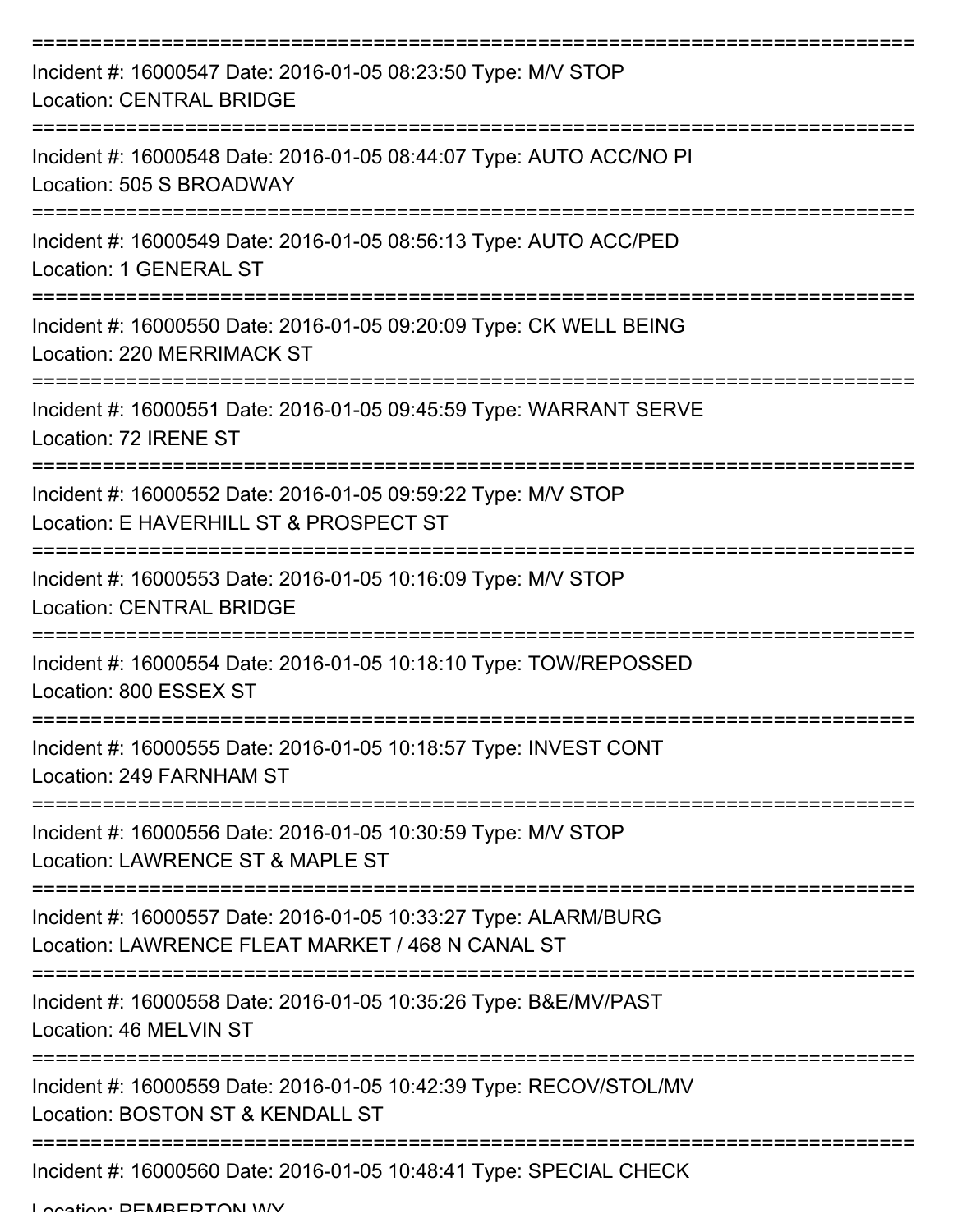| Incident #: 16000562 Date: 2016-01-05 11:01:52 Type: TOW OF M/V<br>Location: 50 PORTLAND ST                                      |
|----------------------------------------------------------------------------------------------------------------------------------|
| Incident #: 16000561 Date: 2016-01-05 11:03:32 Type: TOW/REPOSSED<br>Location: 659 ANDOVER ST                                    |
| Incident #: 16000564 Date: 2016-01-05 11:06:47 Type: KEEP PEACE<br>Location: 49 SPRINGFIELD ST FL 3                              |
| Incident #: 16000563 Date: 2016-01-05 11:07:21 Type: INVEST CONT<br>Location: 331 LOWELL ST                                      |
| Incident #: 16000565 Date: 2016-01-05 11:11:42 Type: ROBBERY UNARM<br>Location: HAVERHILL ST & PROSPECT ST                       |
| Incident #: 16000566 Date: 2016-01-05 11:13:16 Type: ALARM/BURG<br>Location: 157 SARATOGA ST                                     |
| Incident #: 16000567 Date: 2016-01-05 11:16:43 Type: WARRANT SERVE<br><b>Location: PEMBERTON WY</b>                              |
| Incident #: 16000568 Date: 2016-01-05 11:24:37 Type: ALARM/BURG<br>Location: RIVERWALK HUMAN RESOURCES OFFICE / 280 MERRIMACK ST |
| Incident #: 16000569 Date: 2016-01-05 11:27:06 Type: ALARM/BURG<br>Location: 40 WHITE ST #67                                     |
| Incident #: 16000570 Date: 2016-01-05 11:35:46 Type: RECOV/STOL/MV<br>Location: 103 STEARNS AV                                   |
| Incident #: 16000571 Date: 2016-01-05 11:46:44 Type: ASSSIT OTHER PD<br>Location: 6 WEBSTER CT                                   |
| Incident #: 16000572 Date: 2016-01-05 11:59:37 Type: KEEP PEACE<br>Location: 25 MARSTON ST                                       |
| Incident #: 16000573 Date: 2016-01-05 12:04:49 Type: M/V STOP<br>Location: ARLINGTON ST & BROADWAY                               |
| Incident #: 16000574 Date: 2016-01-05 12:05:27 Type: E911 HANGUP<br>Location: METRO PCS / 67 WINTHROP AV                         |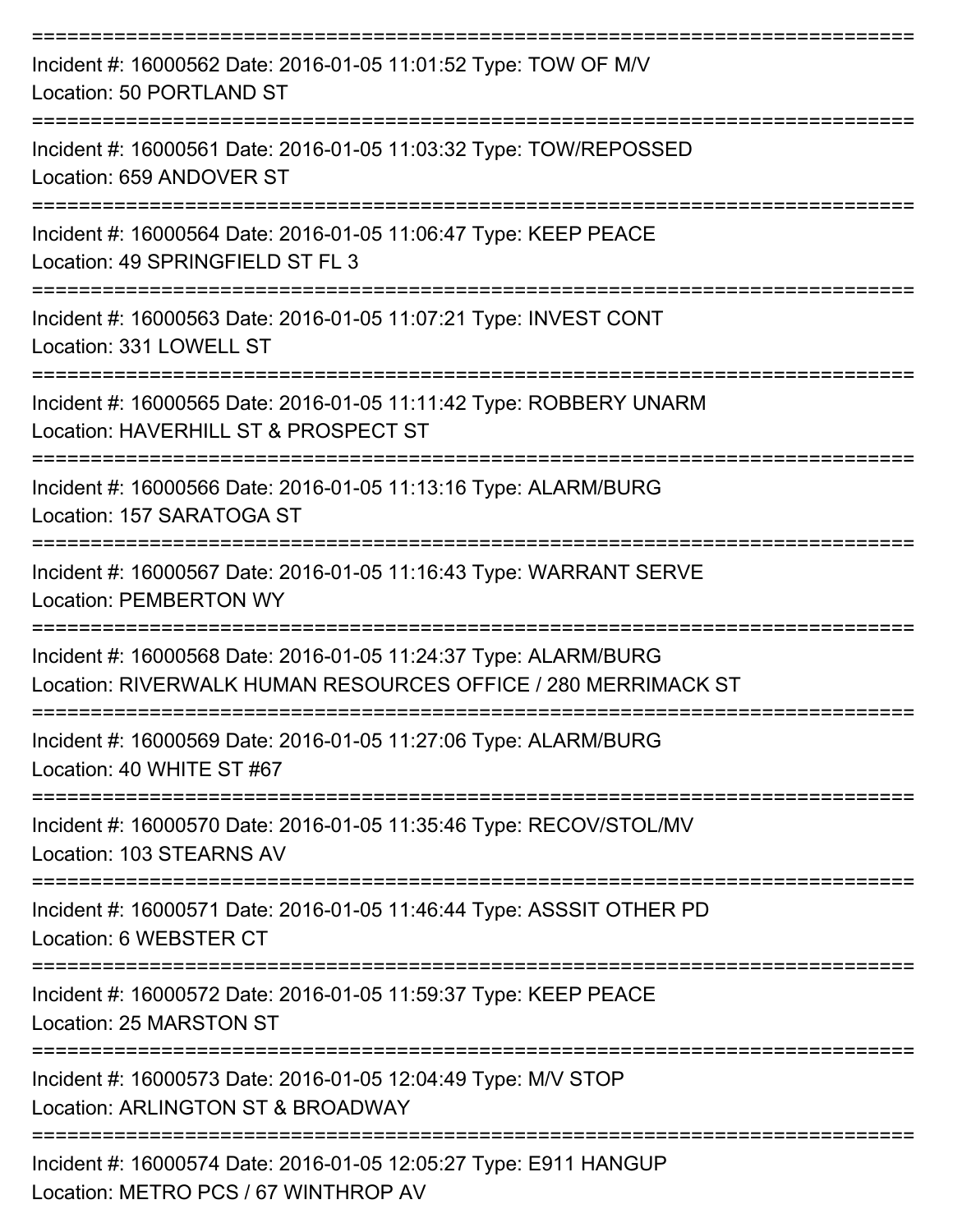| Incident #: 16000575 Date: 2016-01-05 12:20:13 Type: DRUG VIO<br>Location: BROADWAY & LOWELL ST                           |
|---------------------------------------------------------------------------------------------------------------------------|
| Incident #: 16000576 Date: 2016-01-05 12:28:56 Type: KEEP PEACE<br>Location: 18 FRANKLIN ST                               |
| Incident #: 16000577 Date: 2016-01-05 12:39:18 Type: DISTURBANCE<br>Location: AMABLE LIQUOR STORE / 260 JACKSON ST        |
| Incident #: 16000578 Date: 2016-01-05 13:21:48 Type: WARRANT SERVE<br>Location: 90 LOWELL ST                              |
| Incident #: 16000579 Date: 2016-01-05 13:39:24 Type: STOL/MV/PAS<br>Location: 81 LYNN ST                                  |
| Incident #: 16000581 Date: 2016-01-05 13:40:35 Type: SUS PERS/MV<br>Location: METHUEN ST & MILL ST<br>.------------------ |
| Incident #: 16000580 Date: 2016-01-05 13:45:33 Type: ALARM/BURG<br>Location: CITY HALL / 200 COMMON ST                    |
| Incident #: 16000582 Date: 2016-01-05 13:51:11 Type: TOW OF M/V<br>Location: COMMON ST & LAWRENCE ST                      |
| Incident #: 16000583 Date: 2016-01-05 14:00:12 Type: RECOV/STOL/MV<br>Location: 49 KENT ST                                |
| Incident #: 16000584 Date: 2016-01-05 14:17:11 Type: TOW OF M/V<br>Location: HIGH ST & SUMMIT AV                          |
| Incident #: 16000585 Date: 2016-01-05 14:27:49 Type: LARCENY/MV/PROG<br>Location: BRADFORD ST & BROADWAY                  |
| Incident #: 16000586 Date: 2016-01-05 14:35:48 Type: GENERAL SERV<br>Location: 89 LEROY AV                                |
| Incident #: 16000587 Date: 2016-01-05 14:38:04 Type: MV/BLOCKING<br>Location: 11 BAILEY ST                                |
| Incident #: 16000588 Date: 2016-01-05 14:42:29 Type: M/V STOP<br>Location: BROADWAY & LOWELL ST                           |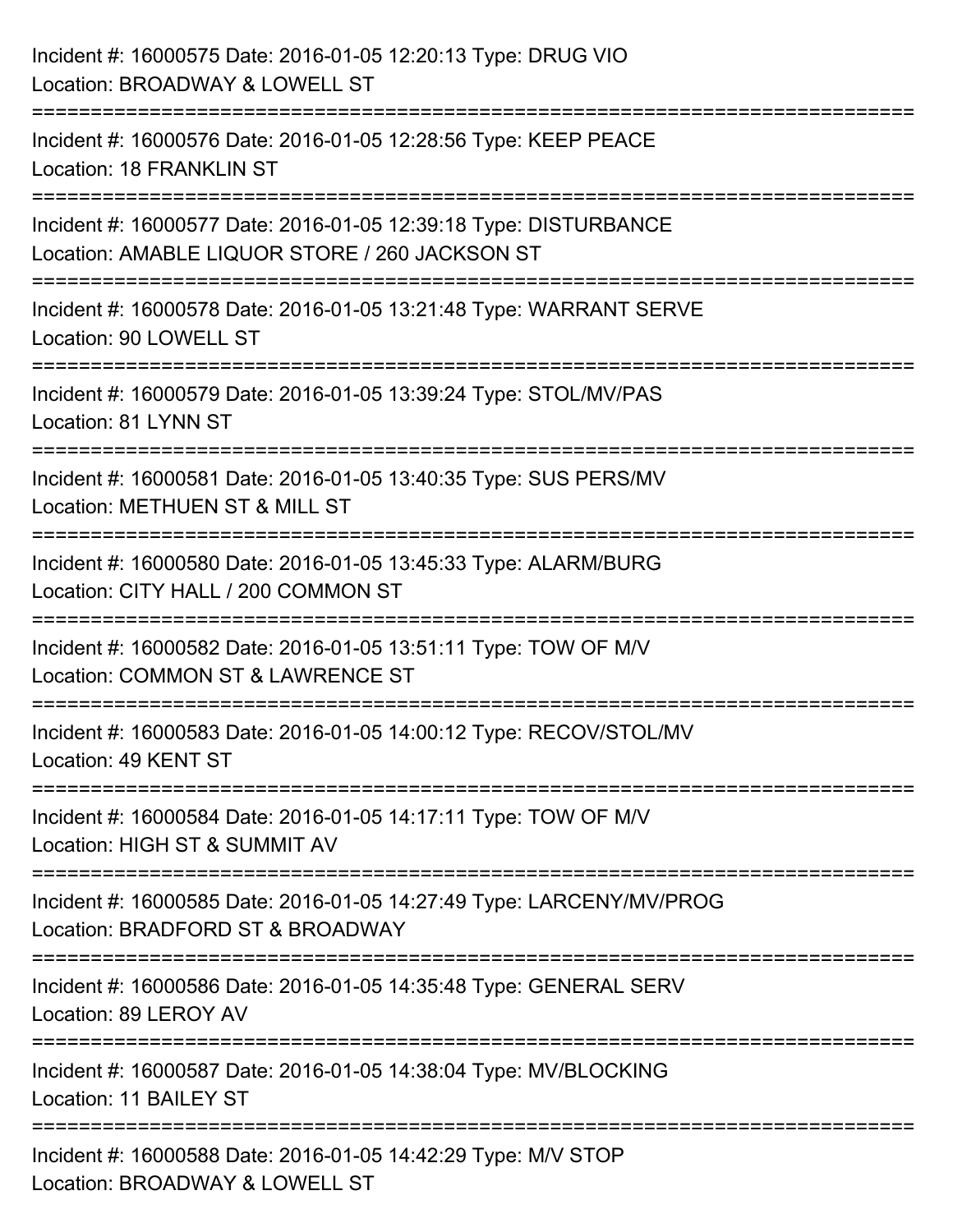| Incident #: 16000589 Date: 2016-01-05 14:47:35 Type: AUTO ACC/NO PI<br>Location: ISLAND ST & UNION ST                                 |
|---------------------------------------------------------------------------------------------------------------------------------------|
| Incident #: 16000590 Date: 2016-01-05 14:47:46 Type: M/V STOP<br>Location: BROADWAY & LOWELL ST                                       |
| Incident #: 16000591 Date: 2016-01-05 14:52:17 Type: DRUG VIO<br>Location: TRAIN STATION / 211 MERRIMACK ST<br>:===================== |
| Incident #: 16000592 Date: 2016-01-05 15:04:29 Type: B&E/PROG<br>Location: 11 HUDSON AV FL 2                                          |
| Incident #: 16000593 Date: 2016-01-05 15:12:44 Type: DRUG VIO<br>Location: 137 OXFORD ST                                              |
| Incident #: 16000594 Date: 2016-01-05 15:27:20 Type: CK WELL BEING<br>Location: 331 SALEM ST #B                                       |
| Incident #: 16000595 Date: 2016-01-05 15:53:27 Type: AUTO ACC/NO PI<br>Location: ISLAND ST & UNION ST                                 |
| Incident #: 16000596 Date: 2016-01-05 16:05:04 Type: TOW OF M/V<br>Location: 39 TRENTON ST                                            |
| Incident #: 16000597 Date: 2016-01-05 16:17:01 Type: M/V STOP<br>Location: 14 MT VERNON ST                                            |
| Incident #: 16000598 Date: 2016-01-05 16:21:00 Type: HIT & RUN M/V<br>Location: 9 APPLETON ST                                         |
| Incident #: 16000599 Date: 2016-01-05 16:22:39 Type: M/V STOP<br>Location: 223 HAVERHILL ST                                           |
| Incident #: 16000600 Date: 2016-01-05 16:33:41 Type: M/V STOP<br>Location: 300 HAVERHILL ST                                           |
| Incident #: 16000601 Date: 2016-01-05 16:46:09 Type: 209A/SERVE<br>Location: 32 LAWRENCE ST                                           |
| Incident #: 16000602 Date: 2016-01-05 16:47:12 Type: MAL DAMAGE<br>Location: AVON ST & JACKSON ST                                     |

===========================================================================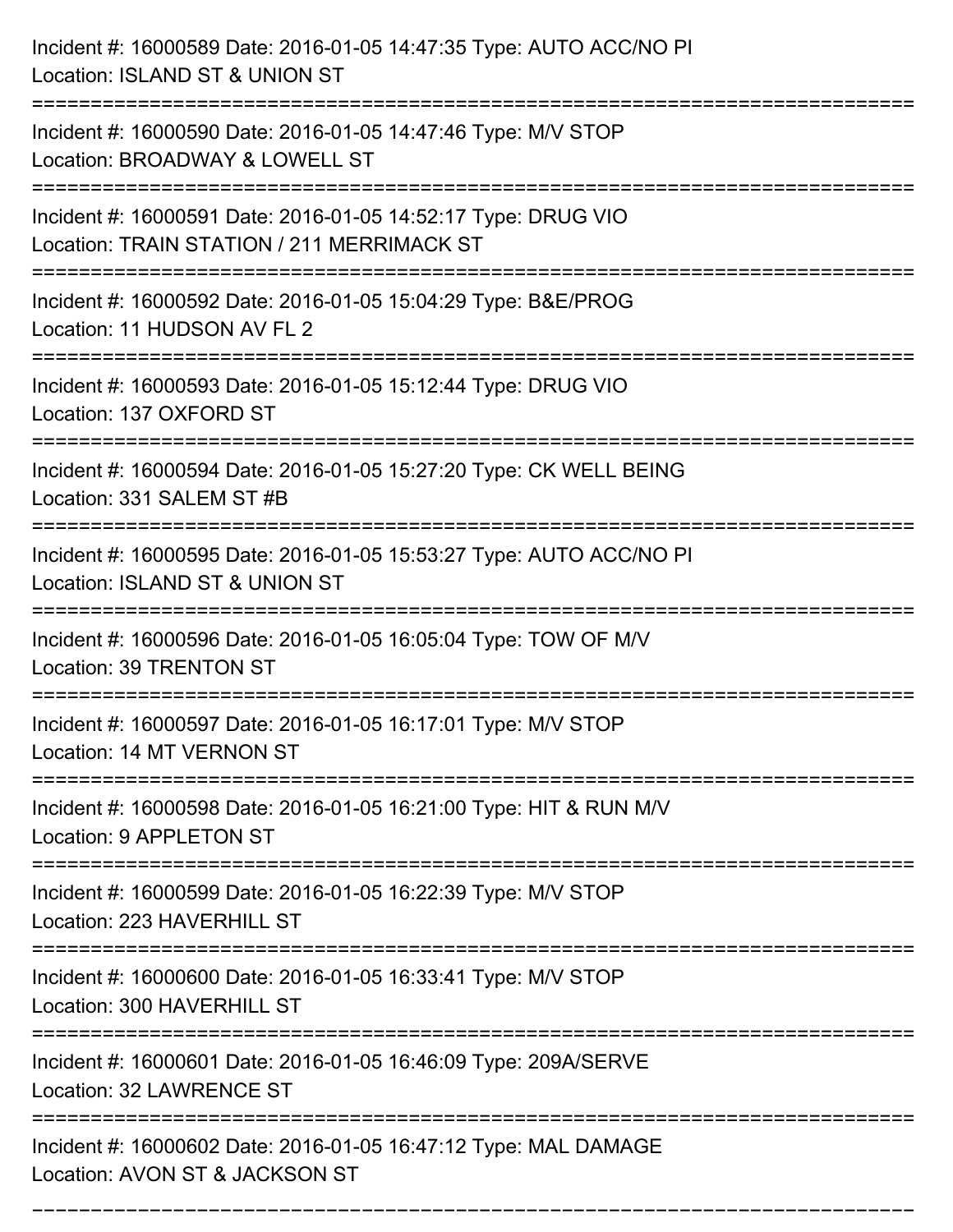| Incident #: 16000603 Date: 2016-01-05 16:51:56 Type: MEDIC SUPPORT<br>Location: 59 BUTLER ST                                        |
|-------------------------------------------------------------------------------------------------------------------------------------|
| Incident #: 16000604 Date: 2016-01-05 16:53:37 Type: ROBBERY ARMED<br>Location: 312 JACKSON ST #2                                   |
| Incident #: 16000605 Date: 2016-01-05 16:59:25 Type: 209A/SERVE<br>Location: 142 FRANKLIN ST                                        |
| Incident #: 16000607 Date: 2016-01-05 17:09:07 Type: ALARM/BURG<br>Location: PROPERTIES MANAGEMENT OF ANDOVER / 439 S UNION ST #101 |
| Incident #: 16000606 Date: 2016-01-05 17:09:15 Type: 209A/SERVE<br>Location: 81 CROSS ST                                            |
| Incident #: 16000608 Date: 2016-01-05 17:13:16 Type: 209A/SERVE<br>Location: 7 CLINTON CT                                           |
| Incident #: 16000609 Date: 2016-01-05 17:18:50 Type: TENANT PROB<br>Location: 379 HAVERHILL ST #5                                   |
| Incident #: 16000610 Date: 2016-01-05 17:22:46 Type: 209A/SERVE<br>Location: 205 WEST ST                                            |
| Incident #: 16000611 Date: 2016-01-05 17:22:56 Type: STOL/MV/PAS<br>Location: 70 SARGENT ST                                         |
| Incident #: 16000612 Date: 2016-01-05 17:29:47 Type: DRUG VIO<br>Location: BENNINGTON ST & LAWRENCE ST                              |
| Incident #: 16000613 Date: 2016-01-05 17:32:30 Type: 209A/SERVE<br>Location: 4 ALDEN CT                                             |
| Incident #: 16000614 Date: 2016-01-05 17:32:52 Type: B&E/MV/PAST<br>Location: 288 PROSPECT ST                                       |
| Incident #: 16000615 Date: 2016-01-05 17:35:19 Type: MEDIC SUPPORT<br>Location: 11 DAISY ST                                         |
| Incident #: 16000616 Date: 2016-01-05 17:36:27 Type: SEX OFF. PAST<br>Location: 5 CORNISH ST                                        |
|                                                                                                                                     |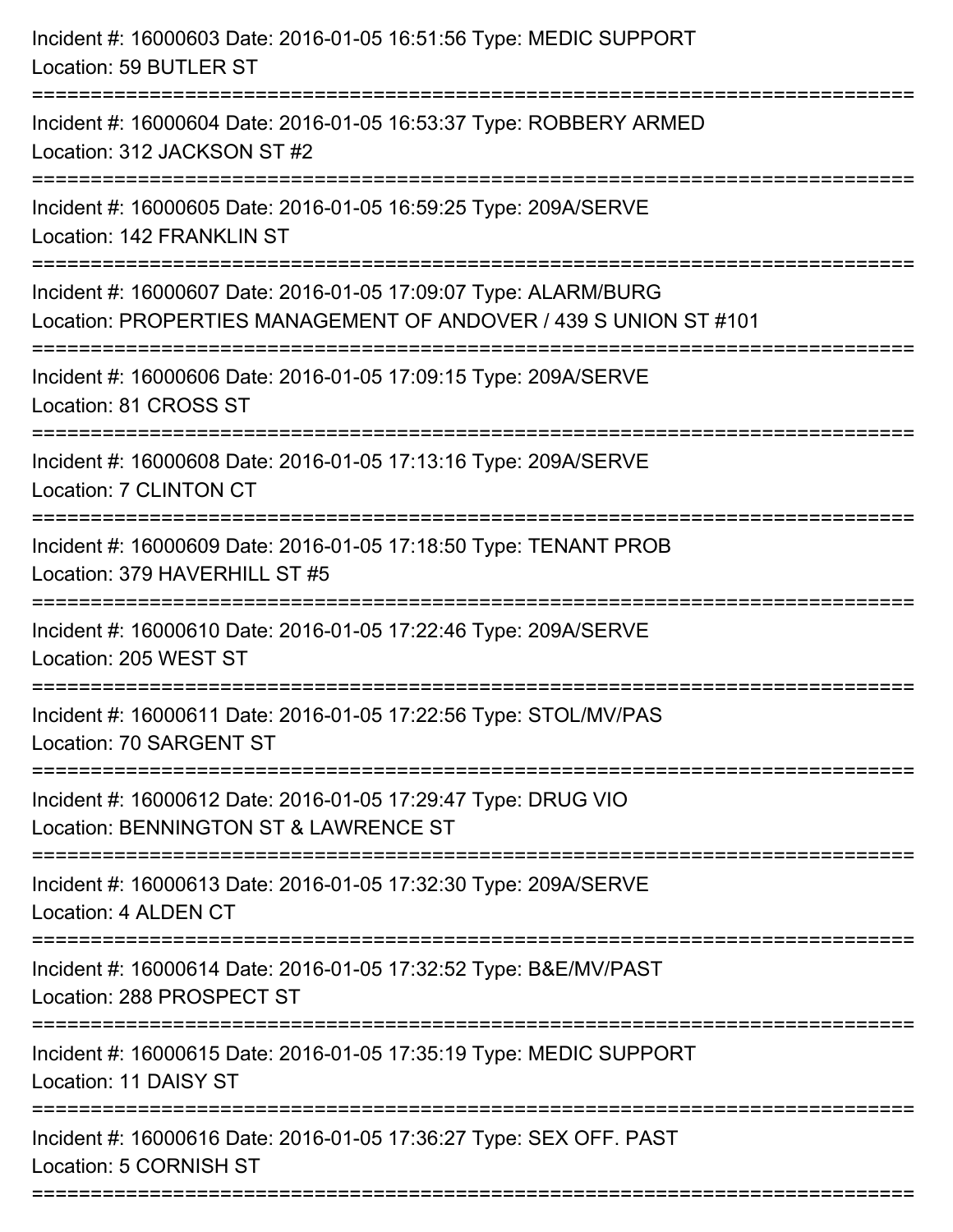| Location: 4 EASTON ST |  |  |  |  |
|-----------------------|--|--|--|--|
|-----------------------|--|--|--|--|

| Incident #: 16000618 Date: 2016-01-05 17:54:08 Type: MV/BLOCKING<br>Location: 80 EUTAW ST                                                           |
|-----------------------------------------------------------------------------------------------------------------------------------------------------|
| Incident #: 16000619 Date: 2016-01-05 17:58:01 Type: M/V STOP<br>Location: DURHAM ST & ELLIS ST                                                     |
| Incident #: 16000620 Date: 2016-01-05 17:58:21 Type: HIT & RUN M/V<br>Location: FOSTER ST & SALEM ST                                                |
| Incident #: 16000621 Date: 2016-01-05 18:00:04 Type: 209A/SERVE<br>Location: 101 WILLOW ST                                                          |
| Incident #: 16000622 Date: 2016-01-05 18:04:17 Type: M/V STOP<br>Location: LAWRENCE ST & TRENTON ST                                                 |
| Incident #: 16000623 Date: 2016-01-05 18:11:41 Type: THREATS<br>Location: MERRIMACK TAXI / 15 NEWBURY ST                                            |
| Incident #: 16000624 Date: 2016-01-05 18:18:25 Type: DK (DRUNK)<br>Location: 6 DIAMOND ST #18                                                       |
| Incident #: 16000626 Date: 2016-01-05 18:27:58 Type: CK WELL BEING<br>Location: 56 SPRINGFIELD ST #5                                                |
| Incident #: 16000625 Date: 2016-01-05 18:29:34 Type: INVESTIGATION<br>Location: 90 LOWELL ST                                                        |
| ===================<br>==================================<br>Incident #: 16000627 Date: 2016-01-05 18:53:50 Type: M/V STOP<br>Location: 45 BROADWAY |
| Incident #: 16000628 Date: 2016-01-05 19:07:25 Type: KEEP PEACE<br>Location: 8 ROLLINS ST                                                           |
| Incident #: 16000629 Date: 2016-01-05 19:16:29 Type: TOW/REPOSSED<br>Location: 14 MCFARLIN CT                                                       |
| Incident #: 16000630 Date: 2016-01-05 19:18:37 Type: TOW/REPOSSED<br>Location: 149 MYRTLE ST                                                        |
|                                                                                                                                                     |

Incident #: 16000631 Date: 2016 01 05 19:20:54 Type: UNWANTEDGUEST #: 1500<br>.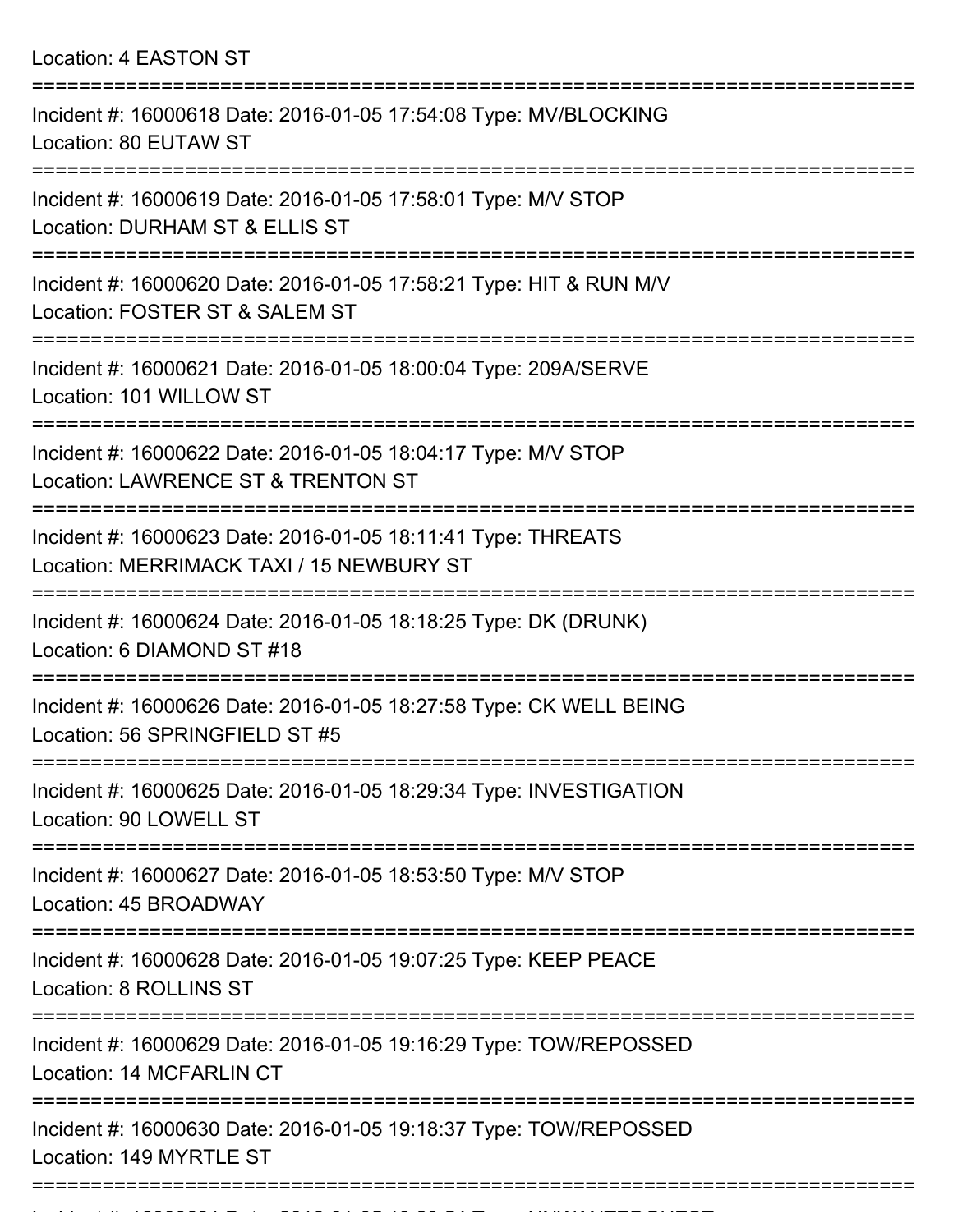| Location: BROTHERS PIZZA / 145 LAWRENCE ST                                                                    |
|---------------------------------------------------------------------------------------------------------------|
| Incident #: 16000632 Date: 2016-01-05 19:45:01 Type: MV/BLOCKING<br>Location: 31 PLEASANT TER                 |
| Incident #: 16000633 Date: 2016-01-05 19:47:17 Type: M/V STOP<br><b>Location: MANCHESTER &amp; MAY</b>        |
| Incident #: 16000634 Date: 2016-01-05 19:48:23 Type: M/V STOP<br>Location: 32 LAWRENCE ST                     |
| Incident #: 16000635 Date: 2016-01-05 19:49:21 Type: M/V STOP<br>Location: BROADWAY & CROSS ST                |
| Incident #: 16000636 Date: 2016-01-05 19:56:40 Type: ALARM/BURG<br>Location: HONEY DEW DONUTS / 342 BROADWAY  |
| Incident #: 16000637 Date: 2016-01-05 20:01:08 Type: COURT DOC SERVE<br>Location: 46 CAMBRIDGE ST             |
| Incident #: 16000638 Date: 2016-01-05 20:02:11 Type: TRESPASSING<br>Location: 379 HAVERHILL ST                |
| Incident #: 16000639 Date: 2016-01-05 20:05:30 Type: 209A/SERVE<br>Location: 138 S UNION ST                   |
| Incident #: 16000640 Date: 2016-01-05 20:10:02 Type: M/V STOP<br>Location: PARKER ST & SALEM ST               |
| Incident #: 16000642 Date: 2016-01-05 20:11:13 Type: TRESPASSING<br>Location: 687 ESSEX ST #BLD 2             |
| Incident #: 16000641 Date: 2016-01-05 20:11:14 Type: 209A/SERVE<br>Location: 56 SPRINGFIELD ST                |
| Incident #: 16000643 Date: 2016-01-05 20:14:54 Type: ALARM/BURG<br>Location: HONDA DEALER / 2 COMMONWEALTH DR |
| Incident #: 16000644 Date: 2016-01-05 20:32:20 Type: 209A/SERVE<br>Location: 20 BENNINGTON ST                 |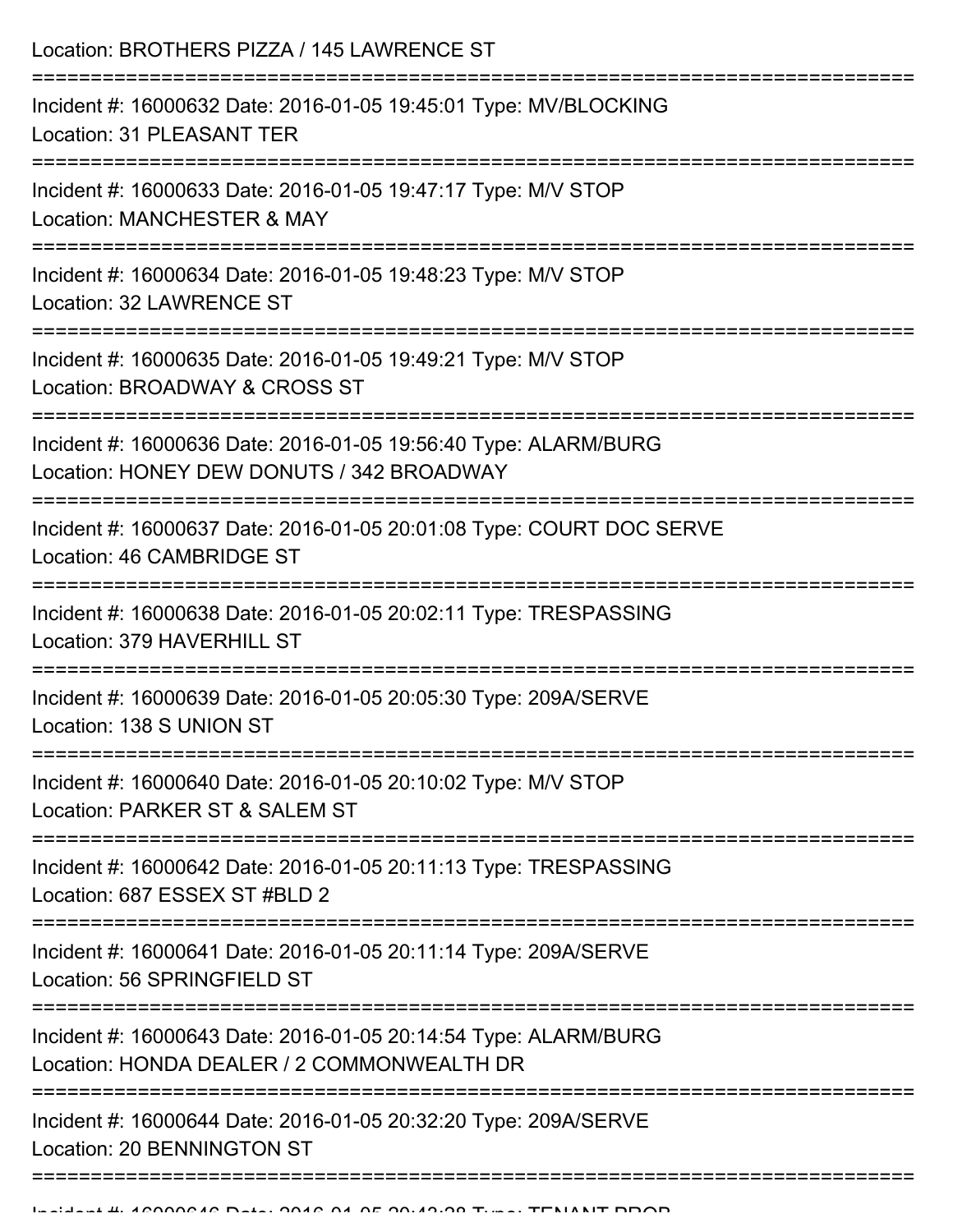| Location: 81 CROSS ST FL 1                                                                                                      |
|---------------------------------------------------------------------------------------------------------------------------------|
| Incident #: 16000645 Date: 2016-01-05 20:43:46 Type: 209A/SERVE<br>Location: 107 ARLINGTON ST                                   |
| Incident #: 16000647 Date: 2016-01-05 21:01:23 Type: B&E/ATTEMPY<br>Location: 65 MAY ST                                         |
| Incident #: 16000648 Date: 2016-01-05 21:01:32 Type: M/V STOP<br>Location: 103 BROADWAY                                         |
| Incident #: 16000649 Date: 2016-01-05 21:21:23 Type: M/V STOP<br>Location: WINTHROP AV                                          |
| Incident #: 16000650 Date: 2016-01-05 21:24:05 Type: 209A/SERVE<br>Location: 90 LOWELL ST                                       |
| Incident #: 16000651 Date: 2016-01-05 21:25:22 Type: 209A/SERVE<br>Location: 214 WALLACE ST                                     |
| Incident #: 16000652 Date: 2016-01-05 21:33:15 Type: GENERAL SERV<br><b>Location: SARGENT ST</b><br>=========================   |
| Incident #: 16000653 Date: 2016-01-05 21:38:10 Type: NEIGHBOR PROB<br>Location: 11 MAGINNIS AV<br>----------------------------- |
| Incident #: 16000654 Date: 2016-01-05 21:53:57 Type: NEIGHBOR PROB<br>Location: 40 LAWRENCE ST #425                             |
| Incident #: 16000655 Date: 2016-01-05 22:01:28 Type: KEEP PEACE<br>Location: 8 SARGENT AV                                       |
| Incident #: 16000656 Date: 2016-01-05 22:25:25 Type: UNWANTEDGUEST<br>Location: 439 S UNION ST                                  |
| Incident #: 16000657 Date: 2016-01-05 22:37:14 Type: TOW/REPOSSED<br>Location: 82 JACKSON ST                                    |
| Incident #: 16000658 Date: 2016-01-05 22:40:49 Type: LARCENY/PAST<br>Location: 68 EASTON ST                                     |
|                                                                                                                                 |

Incident #: 16000659 Date: 2016-01-05 23:01:02 Type: NOISE ORD